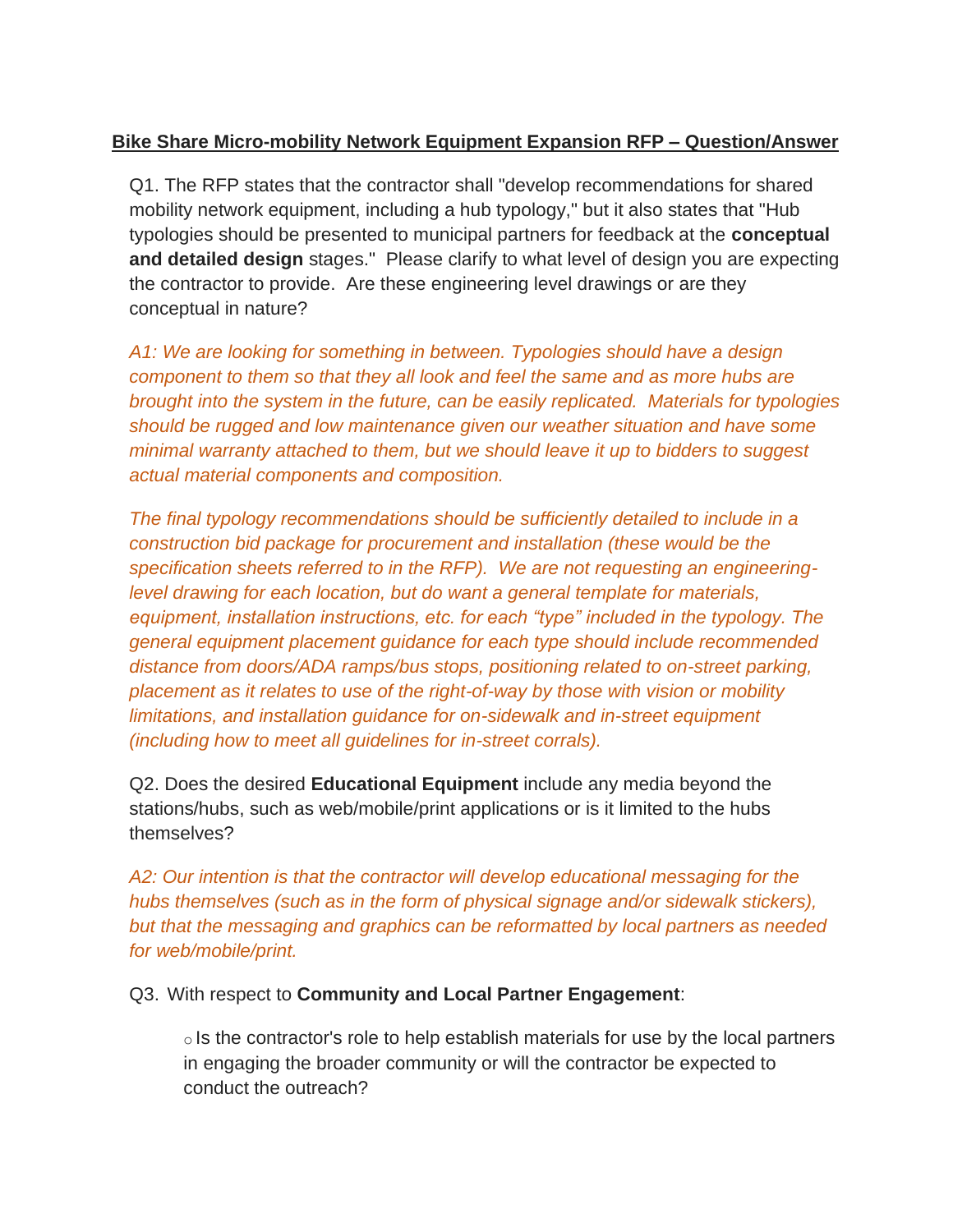*A3: The contractor/consultant will help establish materials and facilitate meetings with stakeholders representing local municipalites/agencies, but will* not be expected to plan the logistics (hosting, invitations, etc.). In terms of *engagement of the broader community (businesses, residents, etc.), the consultant should plan to participate in meetings hosted, organized, and led by local partners.*

oAre the shared mobility operators referenced on p.3-8 known or hypothetical?

*A3: The City of Cleveland and Cuyahoga County will be issuing new permits for shared mobility vendors in Spring 2021. While we anticipate many of the current shared mobility operators will apply for a renewal of their permit, we can't say for sure.*

 $\circ$  With the timeline for this scope taking place in Q1 2021, should it be assumed that these meetings will be held remotely, with COVID-19 restrictions & guidelines still in place?

*A3: Given current COVID-19 restrictions it can be assumed that remote meetings will be required. We'd also welcome other virtual mediums for public engagement as necessary.*

Q4. Regarding **Equipment Location Assignments**, are these locations already designated by each municipality or is this a work-in-progress? If the latter, what role will the contractor play in this process as part of this contract?

*A4: Local municipalities have begun identifying hub locations. These locations will be shared with the selected contractor/consultant to vet as part of the project.*

Q5. Regarding the **street-level diagram of each location** described on p.3-9 and in Appendix B, will the contractor be expected to offer *general guidance* to the local partners to assist with this process or will they be expected to conduct online and/or in-field work to support the required ODOT submission for each location?

*A5: We are seeking a contractor/consultant to prepare street-level diagrams for each proposed hub location. This may include online research or in-field work. If needed, local partners can provide photos of locations for the diagram to be added to. Note: Cleveland will provide prepared street-level diagrams for 200 of the 400 to 500 anticipated locations.*

Q6. Is the contractor for this phase of work expected to complete the **Bid Specification Sheet** or simply amend it per the typology recommendations to support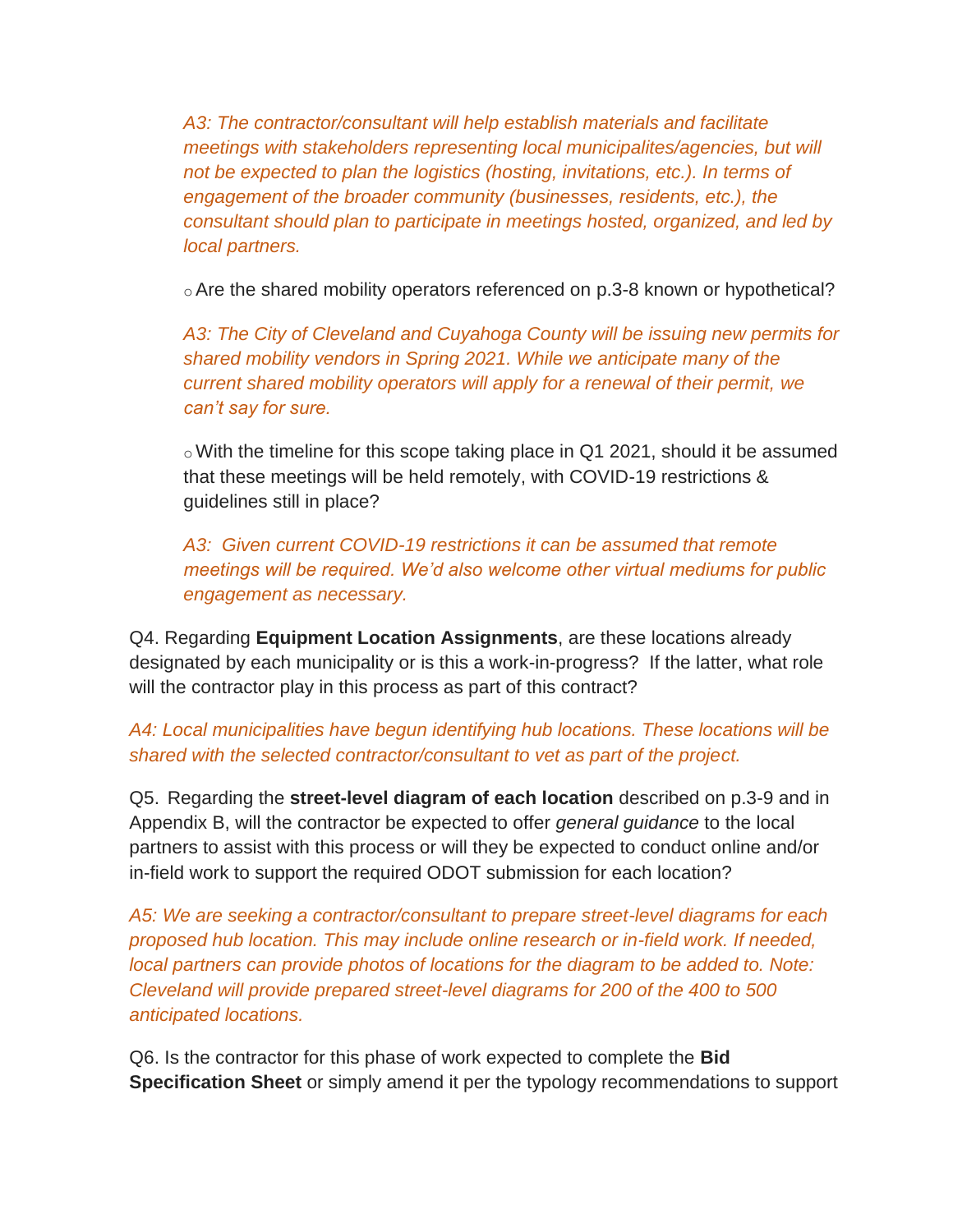the *implementation* phase, where proposing contractors will provide detailed cost proposals/bids?

*A6: The Bid Specification Sheet is included in the appendix as an example of a final product that is required to be included in the contractor's work. The Bid Specification sheet shall be amended based on typology recommendations to support the implementation phase, noting the capital equipment specifications and recommended quantities. This Bid Specification sheet will be incorporated into a future RFP for implementation services.*

Q7. Per the **Approvals** section on p.3-9, what role does the contractor play in developing these site plans and securing ODOT approvals? This is likely tied to the answer to question 5, above.

*A7: We are seeking a contractor to provide street-level diagrams that meet ODOT right-of-way-requirements which will be submitted to ODOT by the project sponsor for approval prior to the implementation phase (with the exception of the 200 location diagrams that will be provided by the City of Cleveland).* 

Q8. Is **proof of insurance** for the prime and/or any subconsultants required as part of the proposal materials or can it be provided prior to contracting?

*A8: Proof of insurance can be provided prior to contracting but for respondents not providing proof of insurance in their response to the RFP they will need to acknowledge in their response that if they are awarded the contract they can meet the insurance requirements prior to contracting.* 

*Q9:* On page 3-7 (Required Deliverables), the text reads that the consultant would "develop recommendations for shared mobility network equipment, including a hub typology," but it also states on the same page (under Shared Mobility Network Equipment Recommendations – Hub Typologies) that "Hub typologies should be presented to municipal partners for feedback at the conceptual and detailed design stages." Are these intended to be engineering level drawings (i.e 10% design) or are they intended to be conceptual?

*A9: Typologies should have a design component to them so that they all look and feel the same and as more hubs are brought into the system in the future, can be easily replicated. Materials for typologies should be rugged and low maintenance given our weather situation and have some minimal warranty attached to them, but we should leave it up to bidders to suggest actual material components and composition.*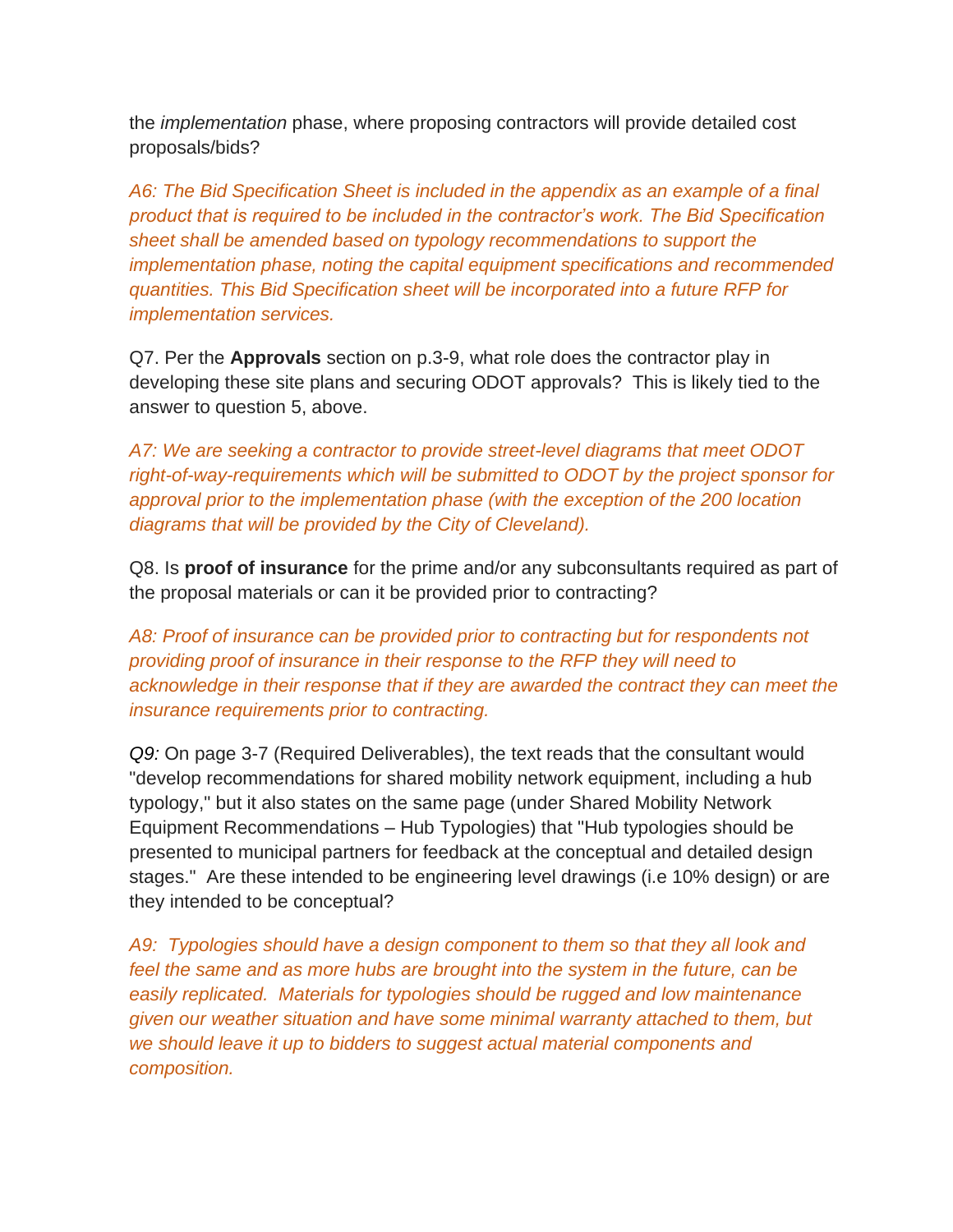*The final typology recommendations should be sufficiently detailed to include in a construction bid package for procurement and installation (these would be the specification sheets referred to in the RFP). We are not requesting an engineeringlevel drawing for each location, but do want a general template for materials, equipment, installation instructions, etc. for each "type" included in the typology. The general equipment placement guidance for each type should include recommended distance from doors/ADA ramps/bus stops, positioning related to on-street parking, placement as it relates to use of the right-of-way by those with vision or mobility limitations, and installation guidance for on-sidewalk and in-street equipment (including how to meet all guidelines for in-street corrals).*

Q10: On page 3-8 (Community & Local Partner Engagement), the text reads "the contractor shall be responsible for developing and implementing an engagement strategy that solicits feedback on equipment design from all stakeholders, including the community. Engagement should include strategies for reaching out to shared mobility operators, municipal decision makers, and the community to ensure proposed typologies and locations meet expectations and serve all operators". It goes on to list the engagement strategy in a series of bulleted items that reference local partner "promotion". Could you provide some additional clarity on the level of engagement with regards to the consultant's role compared to the local partners?

*A10: The selected consultant will: reach out to shared mobility operators to determine functional needs and typology compatibility; develop meeting agendas and facilitate conversations with municipal decision-makers; and provide a template of engagement materials for local partners to use in additional public meetings.* 

*The contractor/consultant will help establish materials and facilitate meetings with stakeholders representing local municipalities/agencies, but will not be expected to plan the logistics (hosting, invitations, etc.). In terms of engagement of the broader community (businesses, residents, etc.), the consultant should plan to participate in meetings that are hosted, organized, and led by local partners.*

Q11: On page 3-9 (Equipment Location Assignments) , the text reads that "The selected consultant will also assist municipalities in creating a comprehensive submission to ODOT for environmental review that includes a street-level diagram of each location showing equipment placement, clearance distances, and right-of-way information. Example in Appendix B." Prior text in that section refers to 400-500 locations overall that would require the types of exhibits listed in Appendix B. Could you provide some additional clarity on the consultant's role in doing site evaluation for those locations compared to the local partners? And could you also clarify that it is for all 400-500 locations or a representative sample of locations?